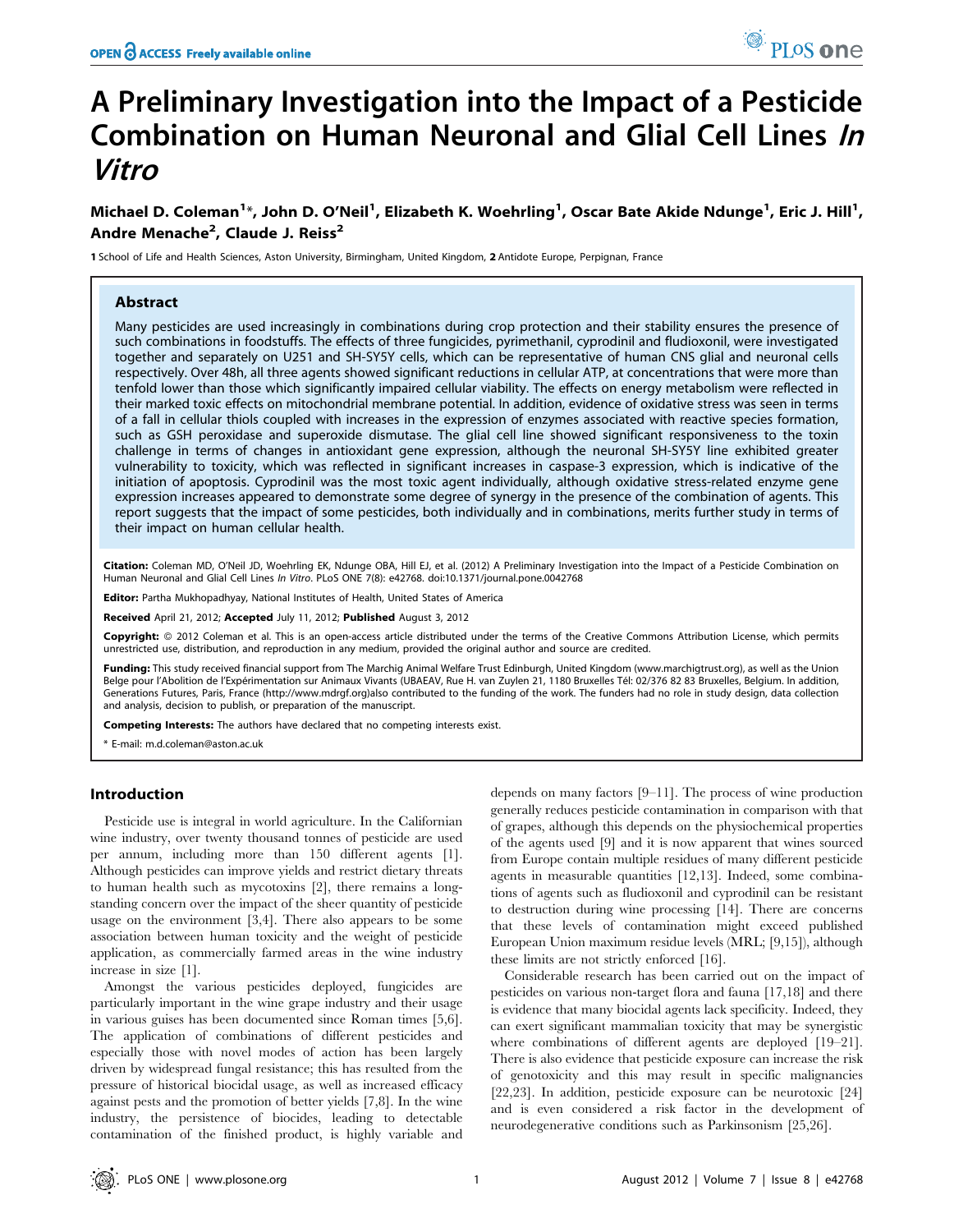However, in view of the use of many combinations of biocides, their known persistence through foodstuff processing and their potential neurological human impact, there has been little investigation into the possible synergistic biological effects on human neuronal and glial cellular systems. In the present study, we have utilized two cell lines, gliomal U251 and neuroblastomal SH-SY5Y cells, which model the basic cell types of the human central nervous system, the astrocytes and neurones. In this preliminary study, we have explored the effects of a combination of three commonly used biocides (pyrimethanil, ciprodinil and fludioxonil) on cell viability, mitochondrial health and generation of oxidative stress, alone and in combination.

## Methods

## Materials and Reagents

Tissue culture flasks, pipettes and 96-well microtitre plates were obtained from Corning Costar (Lowell, MA, USA). All types of cell culture media, as well as foetal bovine serum (FBS) and Lglutamine were purchased from Invitrogen (Paisley, UK). Penicillin and streptomycin, as well as the biocidal agents cyprodinil, fludioxonil and pyrimethanil were supplied by Sigma-Aldrich (Poole, Dorset, UK). The CellTiter Blue<sup>TM</sup> viability assay was purchased from Promega (Southampton, UK).

# Cell Culture

SH-SY5Y (human neuroblastoma) cells (ECACC no. 94030304; [27] were maintained in Roswell Park Memorial Institute 1640 containing Glutamax I® (Invitrogen), supplemented with 10% (v/v) FBS, 1% non-essential amino acids (NEAA) and 1% (v/v) penicillin/streptomycin (100 units penicillin- G/ml and 10 mg/ml streptomycin). U251-MG cells [28] were maintained in and Hams F10 medium with 25 mM HEPES, supplemented with 10% heat-inactivated FBS, 2 mM l-glutamine and  $1\%$  (v/v) PenStrep solution. The cells were passaged using 0.25% Trypsin, 0.1 mM EDTA when they had reached approximately 80–90% of confluency.

### Study Design

The pesticides were dissolved completely in stock DMSO solutions and serially diluted in media prior to addition to the cells. The agents were studied singly in the various assays and in combination across a concentration range of  $0-1$  mM. in 100  $\mu$ l phenol red free DMEM (containing 2 mM L-Glutamine, 10% v/v FBS, 1% (v/v) PenStrep solution, in triplicate wells, for 48 hours at  $37^{\circ}$ C,  $5\%$  CO<sub>2</sub>. Cells were incubated with increasingly cytotoxic concentrations of pesticides with the aim of the calculation of  $IC_{50}$ values for the various assays. In the combination studies, all three agents were added so that the same net weight of pesticide was present in the incubations as those containing single agents. The vehicle controls contained DMSO alone.

#### Cell Viability Assay in the presence of Pesticides

Pyrimethanil, ciprodinil and fludioxonil effects on cell general viability were evaluated initially through the CellTiter Blue<sup>TM</sup> (resazurin assay; Promega) viability assay singly and in combinations. Prior to toxin treatment, SHSY5Y and U251 cells were plated in 96-well microtitre plates at concentrations of 4 or  $5\times10^{5}$ cells/ml respectively, in a  $100 \mu l$  volume. After incubation overnight, the medium was removed and the cells were maintained in the presence of 100  $\mu$ l medium supplemented with increasing concentrations of pesticides. After a 48-hour incubation period, the cell culture medium was completely replaced with phenol red free DMEM to which  $1\%$  v/v CellTiter-Blue<sup>TM</sup>

(Promega) solution was added. Cultures were incubated for 4 hours at  $37^{\circ}$ C/5% CO<sub>2</sub> and then read at 620 nm. Untreated negative controls were run together with the treated cells. Plates with reagent only served as background controls. Reciprocal absorbance values were calculated and the percent viability was expressed as the value in the presence of toxicant as a percentage of that in the medium only control (which was set as 100%).

#### JC-1 Mitochondrial membrane potential assay

The mitochondrial membrane potential (MMP) decrease may be determined using JC-1 dye which only enters cells possessing healthy mitochondria with polarised membranes, where it forms aggregates which exhibit a fluorescent shift from green to red. The JC-1 assay was performed according to Gartlon et al. [29]. Briefly, following a 48 hour exposure to the test chemicals, the cell culture medium in each well was completely replaced with 100 µl phenol red free DMEM containing  $5 \mu M$  JC-1 (Sigma, UK), prepared from a 1 mM JC-1 stock in DMSO. Following incubation of the plates for 30 min at  $37^{\circ}$ C, 5% CO<sub>2</sub>, the medium was removed, the cells washed three times with PBS and 100 ml PBS was added to each well. The red substrate fluorescence intensity was then read at 544 nm/590 nm (excitation/emission). The results were expressed as a percentage of the fluorescence value from the medium only control well (which was set as 100%).

## Total glutathione assay

The total glutathione assay was performed according to as described by Schuglia et al., [30]. Briefly, following a 48 hour exposure to increasingly cytotoxic concentrations of test chemical, the cell culture medium in each well was completely replaced with 25  $\mu$ l/well of a 5% (w/v) sulfosalicylic acid (SSA) solution and the plates subjected to three freeze-thawing steps. A working solution of 0.2 mM NADPH and 0.52 mM DTNB was prepared in sodium dihydrogen phosphate assay buffer (0.1 M sodium dihydrogen phosphate, pH 7.5 with 0.15 mM EDTA) and a 5 U/ml GSR enzyme solution was prepared by dilution of glutathione reductase from baker's yeast (500 U in 3.6 M ammonium sulphate; Sigma, UK) with assay buffer. Aliquots of 10 µl from each SSA treated well were removed in triplicate to a new 96-well plate and 165 µl of NADPH/DTNB working solution was added to each well, followed by incubation at  $37^{\circ}$ C for 15 min. GSR enzyme solution at  $40 \mu l$  was added, the plate incubated at room temperature for 5 min whilst protected from light and the  $A_{405}$  was then measured. The total glutathione content of samples was determined from standard curves generated with known amounts of GSH using the same procedure and expressed as a percentage of the medium only control well (which was set as 100%).

#### ATP Assay

ATP levels were determined using the ATP luminescence assay kit from Invitrogen (Paisley, UK), as per the manufacturer's protocol. Briefly, following a 48 hour exposure increasingly cytotoxic concentrations of test chemical, a 10 µl aliquot from each well was transferred to a black 96-well plate and 90  $\mu$ l of an ATP standard solution (containing 1 mM dithiothreitol, 0.5 mM D-luciferin, and 2.5 µl of 5 mg/ml firefly luciferase stock solution per 10 ml of the 1X reaction buffer provided) added. The plate was then incubated for 15 min at 37 $^{\circ}$ C, 5% CO<sub>2</sub> and then the luminescence was measured. The ATP content of samples was determined from standard curves generated with known amounts of ATP using the same procedure and expressed as a percentage of the medium only control well (which was set as 100%).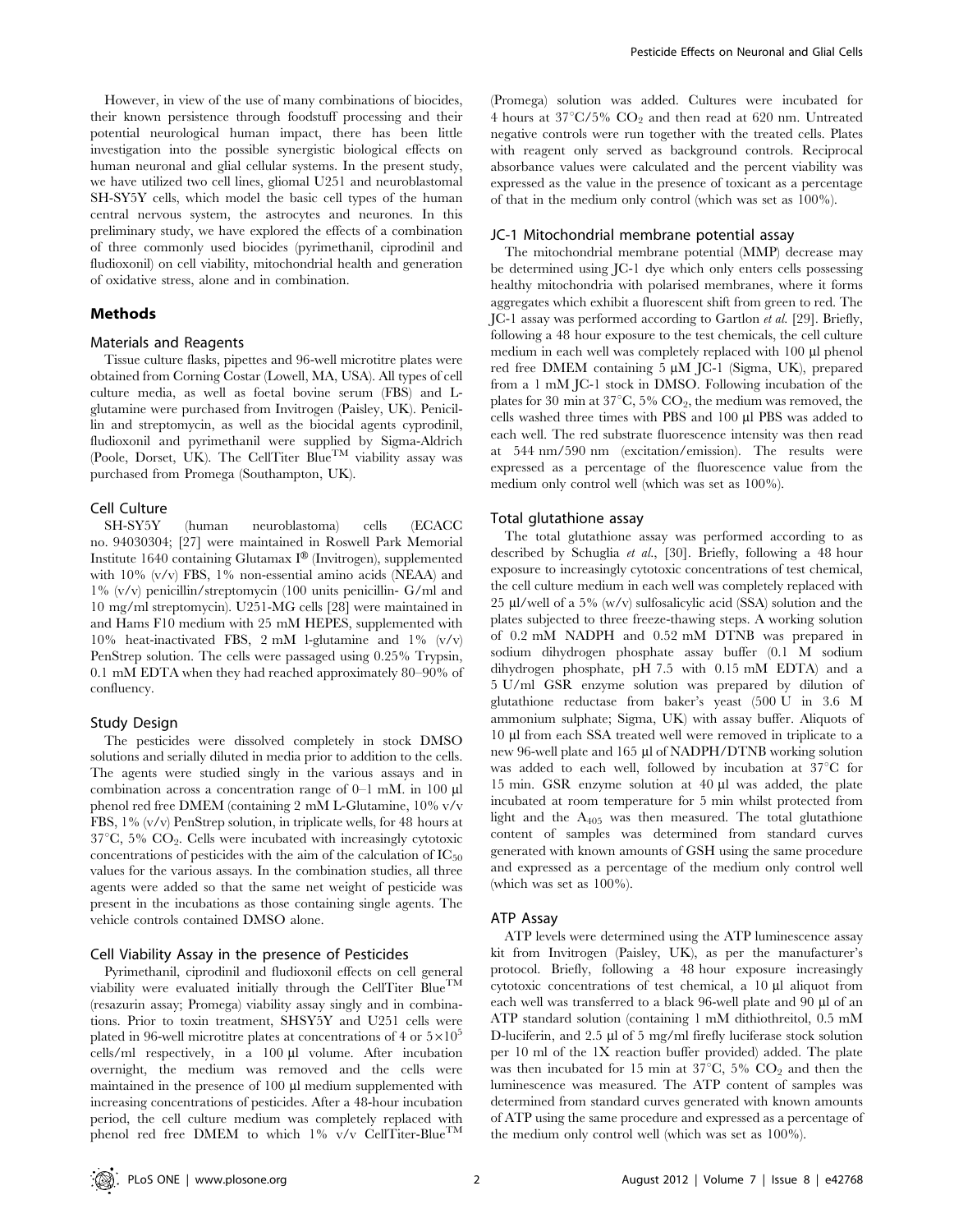## Data analysis

If applicable, GraphPad Prism was used to define the concentration that gave a 50% reduction in assay response  $(IC_{50})$ value) and standard error of the mean (SEM) for each pesticide and the combination. All experiments were conducted on three separate occasions in quadruplicate and one-way ANOVA followed by the relevant post-hoc test was used to assess for differences between  $IC_{50}$  values, with significance accepted at the 5% level (p $\leq$ 0.05). All figures and tables are presented as mean  $\pm$ SEM.

## Real-Time PCR

Total RNA was extracted using Tri® Reagent, quantified by spectrophotometry and treated with DNase and an RNase inhibitor (Promega, Southampton, UK). 1 µg of total RNA was reverse transcribed using AMV reverse transcriptase (Promega, Southampton UK) and oligo  $dT_{15}$  primers (Promega, Southampton, UK). Real-Time PCR: cDNAs were amplified in a standard 40-cycle SYBR® green real-time PCR reaction using optimised sequence specific primers for caspase-3, superoxide dismutase (SOD) and glutathione peroxidase (GSHPx) supplied by PrimerDesign Ltd (Southampton UK), according to the manufacturer's instructions.

GAPDH was selected as a stably expressed gene for normalisation of test gene expression after GeNorm analysis (PrimerDesign Ltd, Southampton UK). The comparative CT method was used to calculate the relative quantification of gene expression. The following formula was used to calculate the relative amount of the transcripts in the chemical treated samples (treat) and the vehicle-treated samples (control), both of which were normalized to the endogenous controls.  $\Delta \Delta \text{CT} = \Delta \text{CT}$  (treat) –  $\Delta \text{CT}$  (control) for biological RNA samples or  $\Delta \Delta CT = \Delta CT$  (HBRR) –  $\Delta CT$ (UHRR) for reference RNA samples.  $\Delta$ CT is the difference in CT between the target gene and endogenous controls by subtracting the average CT of controls from each replicate. The fold change for each treated sample (relative to the control sample (or UHRR) =  $2^{-\Delta \Delta CT}$ . Fold changes in gene expression using the comparative CT method and statistical analysis were determined using the freely available Relative Expression Software Tool (REST 2009, www.qiagen.com).

## Results and Discussion

# Impact of the agents alone and in combination on cell viability

These studies are summarized on Table 1. In terms of the CellTiter Blue<sup>TM</sup> results, both cell lines exhibited similar levels of sensitivity with regard to the combination of pesticides, as well as to fludioxonil and cyprodinil alone, although pyrimethanil was significantly more toxic in the U-251 line compared with the SH- $S<sub>Y5</sub>Y$  cells (P<0.001). For both cell lines, the combination was the most toxic, followed by cyprodinil and either fludioxonil (SH-SY5Y) or pyrimethanil (U-251; P<0.001). There was a marked significant difference between the CellTiter Blue<sup>TM</sup> assay  $IC_{50}$ 's and those of the  $\text{IC-1}$  assay in the SH-SY5Y cells  $(\text{P} < 0.001)$ , but not in the U251 cells with the exception of the cyprodinil measurements. With the JC-1 assay, in both cell lines, cyprodinil and the combination were the most toxic  $(P<0.001)$ . In order of descending toxicity, fludioxonil in the SH-SY5Y cells and pyrimethanil on the U251 cells were the next most potent, followed by pyrimethanil in the neuronal and fludioxonil in the glial line were the least toxic  $(P<0.001)$ . All the pesticides showed an extremely potent reduction in ATP levels, which was approximately ten-fold greater than their effects in the CellTiter

Blue<sup>TM</sup> viability assay (P<0.001). However, ATP reductions were not significantly different with regard to cell line or individual agent, with the minor exception of cyprodinil values, which were significantly lower  $(P<0.05)$  than those of pyrimethanil in the SH-SY5Y cells. From Figure 1, it is apparent that the pattern of toxicity of the pesticide combination, with respect to the mitochondrial effects (JC-1 and ATP assays) differed markedly between the neuronal and glial cell lines. Whilst the viability, ATP and JC-1 data assumed an approximately linear increase in toxicity (Figure 1), the U251 cells appeared to demonstrate a more sigmoidal appearance in terms of the ATP and JC-1 data, with the glial lines exhibiting apparently greater resistance to mitochondrial membrane attrition compared with the SH-SY5Y cells  $(P<0.001)$ .

Studies on GSH cellular content (Figure 2) indicated that the presence of the individual pesticides caused significant reductions in both cell lines at low agent concentrations; (cyprodinil and pyrimethanil in the SH-SY5Y cells and cyprodinil and fludioxonil in the U251 cells;  $P<0.05$ ; 0.01). However, the pesticide combination showed significant reductions in GSH at low and high agent concentrations in both cell lines  $(P<0.001)$ . Interestingly, cyprodinil at  $62.5 \mu M$  appeared to show a net increase in GSH levels with respect to control  $(P<0.01)$ . Overall, with the U251 cells even at the highest concentrations tested, GSH levels did not actually fall to 50% so an  $IC_{50}$  could not be calculated. With these cells,  $IC_{50}$  values for individual determinations for pyrimethanil, cyprodinil and fludioxonil ranged from 63.7–59.1%, although for the combination, an  $IC_{50}$  was determined to be  $653+/-57.3 \mu M$ . In contrast, in terms of thiol depletion, the SH- $SY5Y$  cells were more vulnerable than the glial cell line.  $IC_{50}$ 's for thiol depletion for pyrimethanil and fludioxonil were not significantly different  $(770.1+/-66.5;$  and  $849.9+/-49.9 \text{ µM}$ ), however, the values for combination  $(476.7+\ell-34.6 \text{ µM})$  as well as cyprodinil alone  $(535.8+/-54.8 \text{ uM})$  were not significantly different from each other, but they were significantly lower than the values for pyrimethanil and fludioxonil  $(P<0.001)$ .

#### qPCR gene changes

Three enzymes that are strongly associated with oxidative stress, namely caspase-3, superoxide dismutase (SOD) and glutathione peroxidase (GSHPx), were studied using qRT-PCR. From Figure 3 it is clear that there was a marked difference between the two cell lines investigated, with the U251 cells demonstrating the most significant responses to the toxicants. With the U251 cells, cyprodinil and pyrimethanil treatment at both concentrations resulted in a marked decrease in the expression of GSHPx  $(P<0.05)$ , whilst treatment with both concentrations of fludioxonil resulted in enhanced gene expression  $(P<0.05)$ . In contrast, SOD expression was elevated to varying degrees by both concentrations of the individual compounds, with the most marked increase being 19.93-fold with the higher concentration of cyprodinil  $(P<0.05)$ . Caspase-3 expression was enhanced by 11.53-fold and 4.1-fold in the presence of 500  $\mu$ m cyprodinil and 62.5  $\mu$ m fludioxonil, respectively  $(P<0.05)$ . Whereas, treatment with the higher dose of pyrimethanil resulted in a marked decrease in expression (0.62 relative to control). In contrast to the varying increases and decrease in gene expression found with the compounds tested individually, the high dose of the compounds in combination resulted in a robust increase in the expression of GSHPx, SOD and caspase-3 by 28.54, 18.46 and 13.21-fold, respectively.

With the SH-SY5Y cells, fludioxonil and pyrimethanil showed only modest significant increases in expression at the higher concentration studied  $(P<0.05)$ , although a 19.79 fold increase was recorded in SOD expression in the neuronal line in the presence of the combination  $(P<0.05)$ . In the neuronal cells, a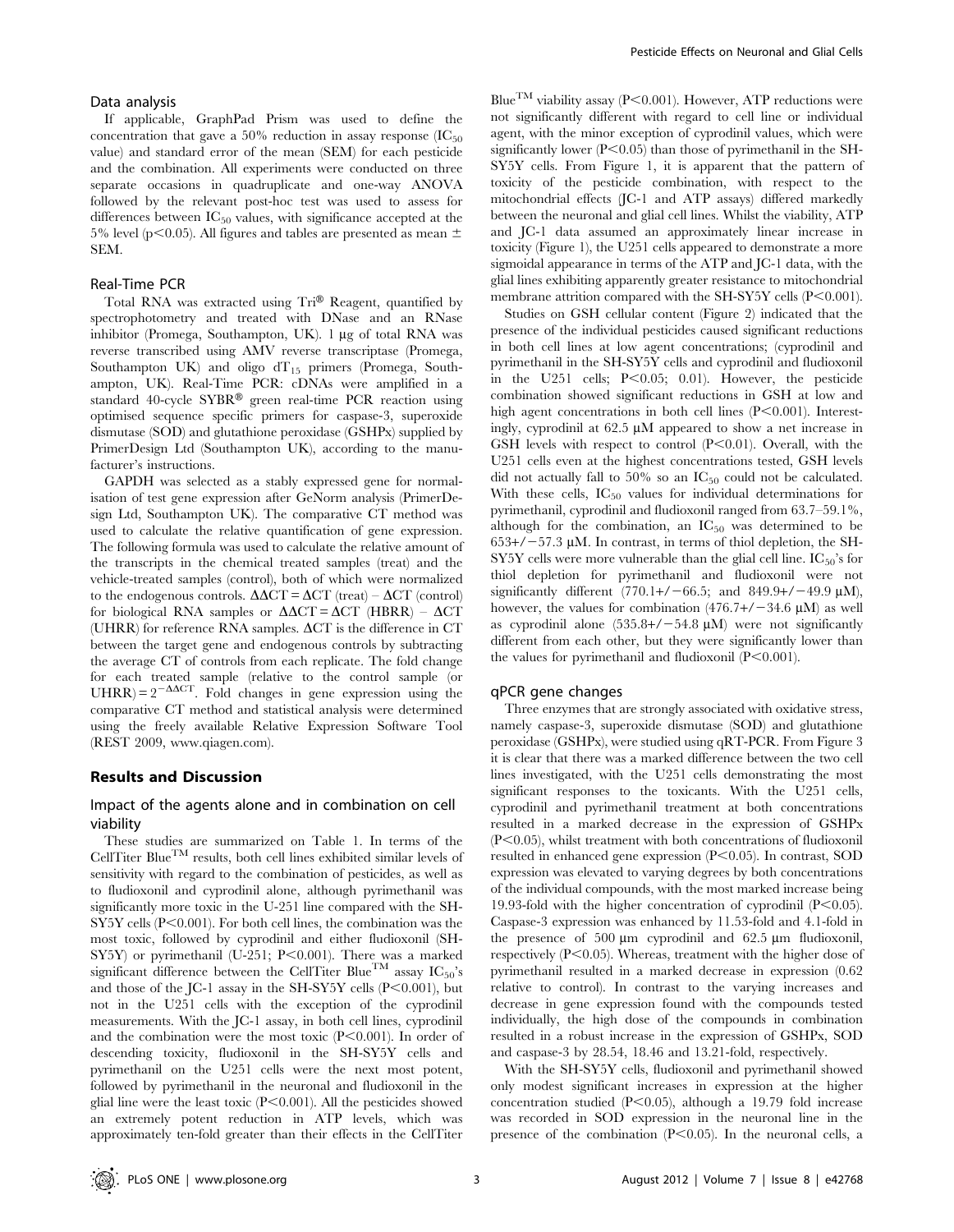**Table 1.** Respective IC<sub>50</sub> values (µ**M)** after exposure of U251 and SH-SY5Y cell lines to pyrimethanil, cyprodinil and fludioxonil singly and in combination using three viability assays (CellTiter Blue<sup>TM</sup>, JC-1 and ATP).

| Assay                 | <b>Pesticide</b>   | U251 ( $\mu$ M IC <sub>50</sub> )                                        | $±$ SEM | SH-SY5Y ( $\mu$ M IC <sub>50</sub> )   | $±$ SEM |
|-----------------------|--------------------|--------------------------------------------------------------------------|---------|----------------------------------------|---------|
| <b>CellTiter Blue</b> | Pyrimethanil       | 598.1 <sup>a***, <math>\frac{1}{x}</math> <math>\frac{1}{x}</math></sup> | 22.5    | 822.3 <sup>a***</sup> , $b***, c***$ & | 14.2    |
|                       | Cyprodinil         | $332.3^{b**, c***}$                                                      | 28.8    | $304.4^{b***, c***}$                   | 28.2    |
|                       | Fluodioxonil       | $801.5^{a***}$ , $c***$                                                  | 46.7    | 708.1 <sup>a***, b***, c***</sup>      | 42.6    |
|                       | <b>Combination</b> | 257.2                                                                    | 26.8    | $269.9^{b***}$                         | 26.2    |
| $JC-1$                | Pyrimethanil       | 526.3 <sup>a***</sup>                                                    | 47.6    | $144.3^{a***}$                         | 9.6     |
|                       | Cyprodinil         | 203.7                                                                    | 18.5    | 40.5                                   | 1.7     |
|                       | Fluodioxonil       | $877.2^{a***}$                                                           | 13.5    | $100.6^{a***}$                         | 23.6    |
|                       | <b>Combination</b> | 273.6                                                                    | 20.3    | 63.9                                   | 13.9    |
| <b>ATP</b>            | Pyrimethanil       | 31.8                                                                     | 2.2     | 44.5@                                  | 6.3     |
|                       | Cyprodinil         | 28                                                                       | 3.4     | 33@                                    | 2.2     |
|                       | Fluodioxonil       | 32.7                                                                     | 1.3     | 34.2                                   | 6.1     |
|                       | Combination        | 30.9                                                                     | 2.8     | 39.3                                   | 2.7     |
|                       |                    |                                                                          |         |                                        |         |

 $*$  P<0.05,

<sup>a)</sup>denotes significant difference between single pesticide and combination IC50 values for each of the 3 assays.<br><sup>b)</sup>denotes significant difference between respective CellTiter Blue™ and JC-1 IC50 values.

<sup>c)</sup>denotes significant difference between respective CellTiter Blue™ and ATP IC50 values.<br>®denotes P<0.05.

 $^{\rm{\'e}}$ denotes P $<$ 0.001.

doi:10.1371/journal.pone.0042768.t001

significant 5.3-fold increase in caspase-3 expression was also recorded  $(P<0.05)$ . GSHPx expression was also found to be elevated in the presence of the higher concentration of the combination (5.12-fold), although this increase in gene expression was not found to be statistically significant.

#### Pesticide effects on energy metabolism

The most striking aspect of the effects of cyprodinil, pyrimethanil and fludioxonil in this study, was that their toxicity towards the cell lines appeared to be directly linked with their potent impact on ATP production; this was in turn connected with their detrimental effects on the mitochondrial membrane potential, as indicated by the JC-1 assay. ATP production has a critical effect on cell viability and whether cell death is either necrotic or apoptotic and it is strongly dependent on the level of cellular ATP depletion [31]. In the human CNS, ATP depletion is a known route of neurotoxicity linked with several agents [32,33]. In addition, all three pesticides are sufficiently lipophilic (log P's range from 2.8–4) to penetrate the human blood brain barrier and reach the CNS.

Negative effects on energy metabolism may also damage cell defence against reactive species. In this regard, the pesticides impacted cellular reducing power capability, but significantly, they also influenced the expression of several key protective enzymes. Such effects may be either direct, in terms of suppression or induction of a specific gene's expression, or they may be a cellular response to a secondary effect on cellular metabolism or health, such as oxidative stress and/or reduction in ATP levels. Although it is not always possible to distinguish between the two possible effects, in this report with the U251 cell line, cyprodinil and pyrimethanil directly impaired the expression of a major antioxidant defence enzyme (GSHPx) at low and high concentrations, whilst negatively affecting mitochondrial performance, an effect that should in itself lead to an increase in GSHPx expression. This impact on GSHPx occurred at pesticide concentrations that did not significantly impact thiol levels, or in the case of cyprodinil,

when they were actually increased. It is conceivable that such an increase may have been linked with the absence of thiol demand that resulted from the fall in GSHPx expression. Although the pesticides caused some cellular response to increases in reactive species to occur, such as the increase in SOD expression, in both cell lines, the suppression of GSHPx expression in this report suggests that in the U251 line, cell defence could potentially be partially undermined by the pesticides. This effect was not apparent in the neuronal cells, where fludioxonil and pyrimethanil alone were associated with increases in GSHPx expression.

# Pesticide effects on Caspase-3 and detoxification response

Regarding caspase-3 activation, which is essential for the execution of apoptosis [34], cyprodinil and fludioxonil alone caused this effect, although the combination of pesticides with the U251 line showed very significant increases in the three key protective enzyme systems, GSHPx, SOD and caspase-3. Whilst this suggests that the combination of these agents was responsible for sufficient oxidative stress generation to elicit appropriate cellular defence gene responses in the U-251 cells, such a response to the combination was not evident in the SH-SY5Y line. At higher pesticide concentrations, it was apparent that thiol levels were also eroded in both cell lines and it is likely that this was a consequence of the combination of oxidative stress, attenuation of the ATP supply and mitochondrial toxicity. Although high consumption of thiols usually triggers a 'thermostatic' increase in thiol synthesis [35], this requires both reducing power and ATP to recycle GSH through GSSG reductase and de novo synthesis [36]. The impact of the pesticides on energy metabolism and antioxidant protection may have amplified the toxic effects of the pesticides alone and in combination.

 $*P<0.001,$ <br> $**P<0.001.$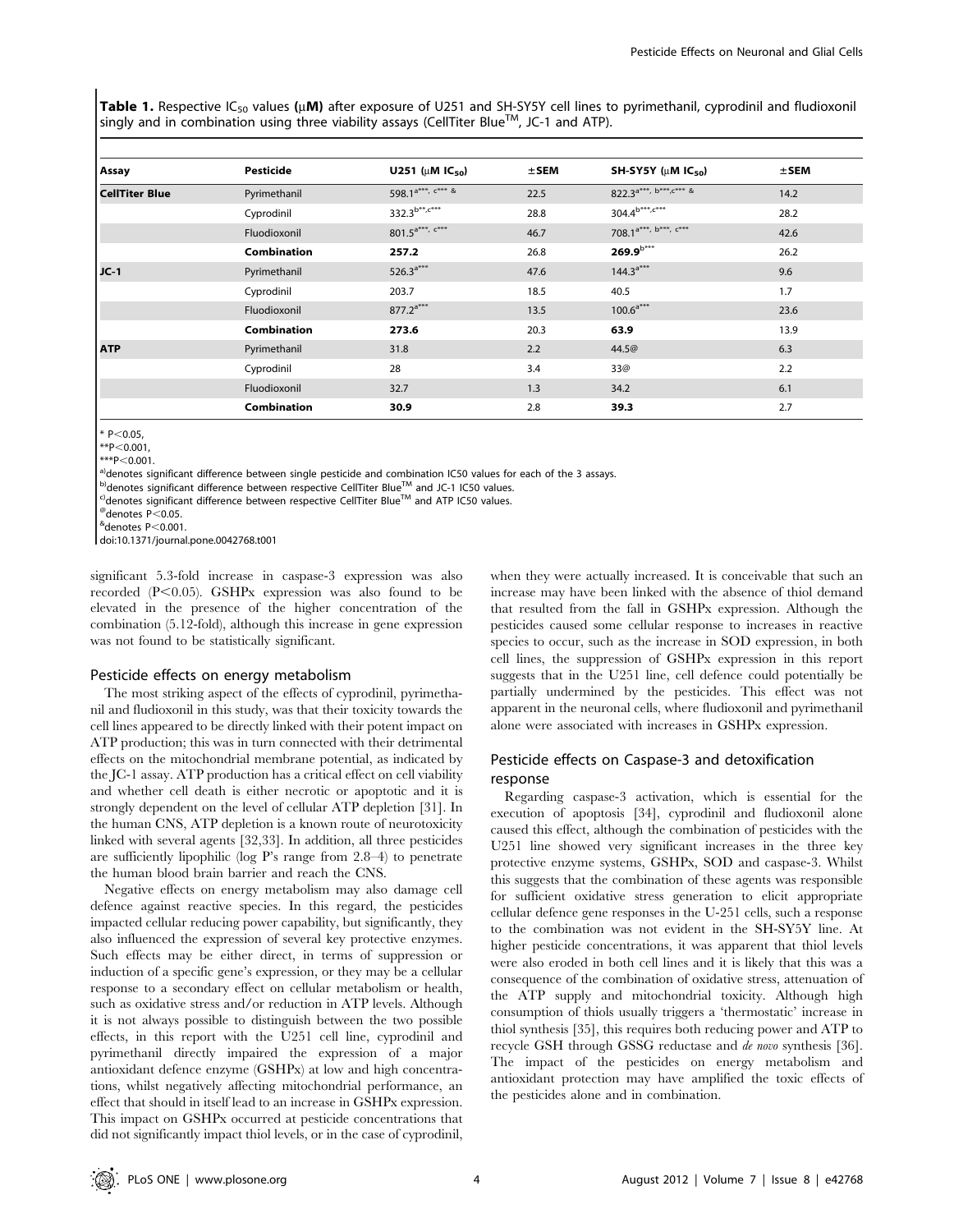

Pesticide Effects on Neuronal and Glial Cells



Figure 1. CellTiter Blue™ viability, ATP and JC-1 determinations expressed as a percentage of control values after the incubation of SH-SY5Y and U251 cells with a mixture of pyrimethanil, cyprodinil and fludioxonil over  $1-1000 \mu M$  over 48 h (n = 3 per determination). doi:10.1371/journal.pone.0042768.g001

# Context of findings in terms of modes of action and application

The effects of the pesticides seen in this report do not immediately appear to be linked with their mode of action in fungal control. The anilinopyrimidine pyrimethanil is a dual action fungicide, as it inhibits methionine synthesis and also perturbs cell wall degradation enzymes, thus retarding fungal invasion [37,38]. Interestingly, although significantly more toxic than pyrimethanil in our hands, cyprodinil is actually a closely related structural anilinopyrimidine analogue. Indeed, cyprodinil is often mixed with fludioxonil, in such products as 'Switch<sup>®'</sup> which are used extensively in the wine industry [39]. Fludioxonil is a phenylpyrrole derivative of the antibiotic pyrrolnitrin [6] and is a potent phenylpyrrole protein kinase inhibitor; it can also interfere with signal transmission of osmoregulatory control in fungi [40]. Interestingly, the three antifungals are not perceived as especially toxic to mammals; oral  $LD_{50}$ 's for these agents in rodents exceed  $2-5$  g/kg  $[41,42]$  and their toxicity when used individually towards many benign species is often relatively low [43]. Overall, the toxicity of the agents singly and in combination seen in this report may be linked with commonality in basic cellular function between mammalian and other target species and this may have significantly eroded these agents' fungal specificity. Indeed, it is

Figure 2. GSH determinations expressed as a percentage of control values after the incubation of SH-SY5Y and U251 cells with pyrimethanil, cyprodinil and fludioxonil used singly and in combination, over 1-1000  $\mu$ M over 48 h (n = 3 per determination; \*, P<0.05; \*\*, P<0.01; \*\*\*, P<0.001). doi:10.1371/journal.pone.0042768.g002

known that concerning mitochondrial structure and function, there are many similarities between mammalian and fungal systems [44]. In addition, a recent report has shown both cyprodinil and fludioxonil to inhibit human erythrocytic SOD, an effect that may also promote oxidative stress and cellular attrition [45].

#### Pesticide cell-specific effects

The responses of the two cell lines explored in this study to the toxic impact of the pesticides differed markedly. The U251 line possesses considerable biotransformational activity [46] and is widely used as a cytotoxic model for a range of disparate agents such as ethanol and trimethyl tin chloride at concentrations which were within the range shown in human and other mammalian cellular systems [47–50]. The U251 line is also a relevant model of human astrocytes, demonstrating comparable susceptibility to glial toxins such as 6-hydroxydopamine in other models [47,51]. The antioxidant responses in terms of protective enzyme expression and relatively higher resistance to thiol depletion compared with the SH-SY5Y cells, to some extent reflects the role of the astrocyte in vivo. Neurones are acutely vulnerable to damage caused by reactive oxygen and nitrogen-derived species and astrocytes play a key role in the oxidative defence of neurones and the preservation of their functionality [52].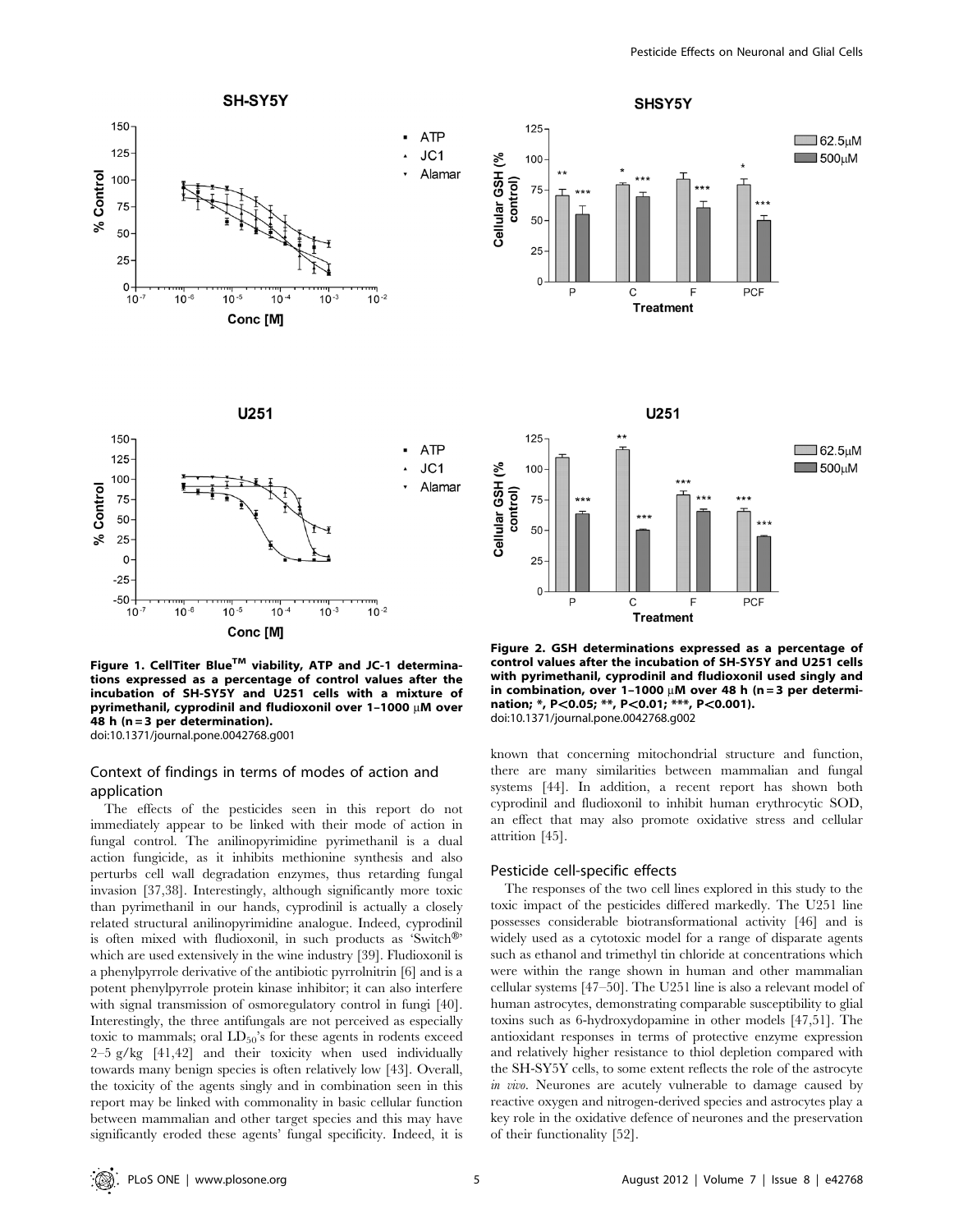

# SHSY5Y





Figure 3. Fold changes in the expression of GSH peroxidase, superoxide dismutase and caspase-3 after the incubation of SH-SY5Y and U251 cells with pyrimethanil, cyprodinil and fludioxonil singly and in a mixture at a low (62.5  $\mu$ M) and high (500  $\mu$ M) exposure concentration over 48 h (n = 3 per determination;  $*$ , P<0.05). doi:10.1371/journal.pone.0042768.g003

The SH-SY5Y neuroblastoma line is used to model dopaminergic human neurones in several disease contexts [53,54], as well as in the exploration of toxic cellular mechanisms and neurotoxin screening [55,56]. The SH-SY5Y line has been reported as more sensitive to neurotoxins in comparison with hepatic and breast cancer lines [57]. However, these neurone-like cells are less robust than other transformed lines [57] and this was to some extent reflected in their greater degree of susceptibility to the pesticides in this report compared with the glioma cells.

# Findings in context of pesticide usage

The persistence of some of these agents is highly variable and is related to their immediate environment. With cyprodinil, this can range for a few days in vegetable crops [58], to several weeks along with fludioxinil in grape juice stored at  $4^{\circ}C$  [39]. Refrigeration of produce significantly extends their half-lives and can lead to breach of EU maximum residue limits [59]. Cyprodinil is also resistant to destruction in the vinification process [14] and only charcoal treatment will eliminate these agents from wine [60]. This leads to significant concentrations of these agents in wines and foodstuffs. In a study in Italian 'ready meals', there was an average of 2.4, but up to ten pesticides in every meal. Whilst this contamination, which included pyrimethanil and cyprodinil, did not exceed acceptable daily intakes (ADI) in adults, evidence was found that contamination was higher in children and teenagers and in some cases in these latter groups, the ADI's were actually exceeded [61].

Although pyrimethanil concentrations in some wines can range from about 0.6 to just over one micromolar [15,62], this is well short of the levels required in the present study to cause mitochondrial toxicity in the two human cell lines. However, pyrimethanil and other related pesticides are found in some water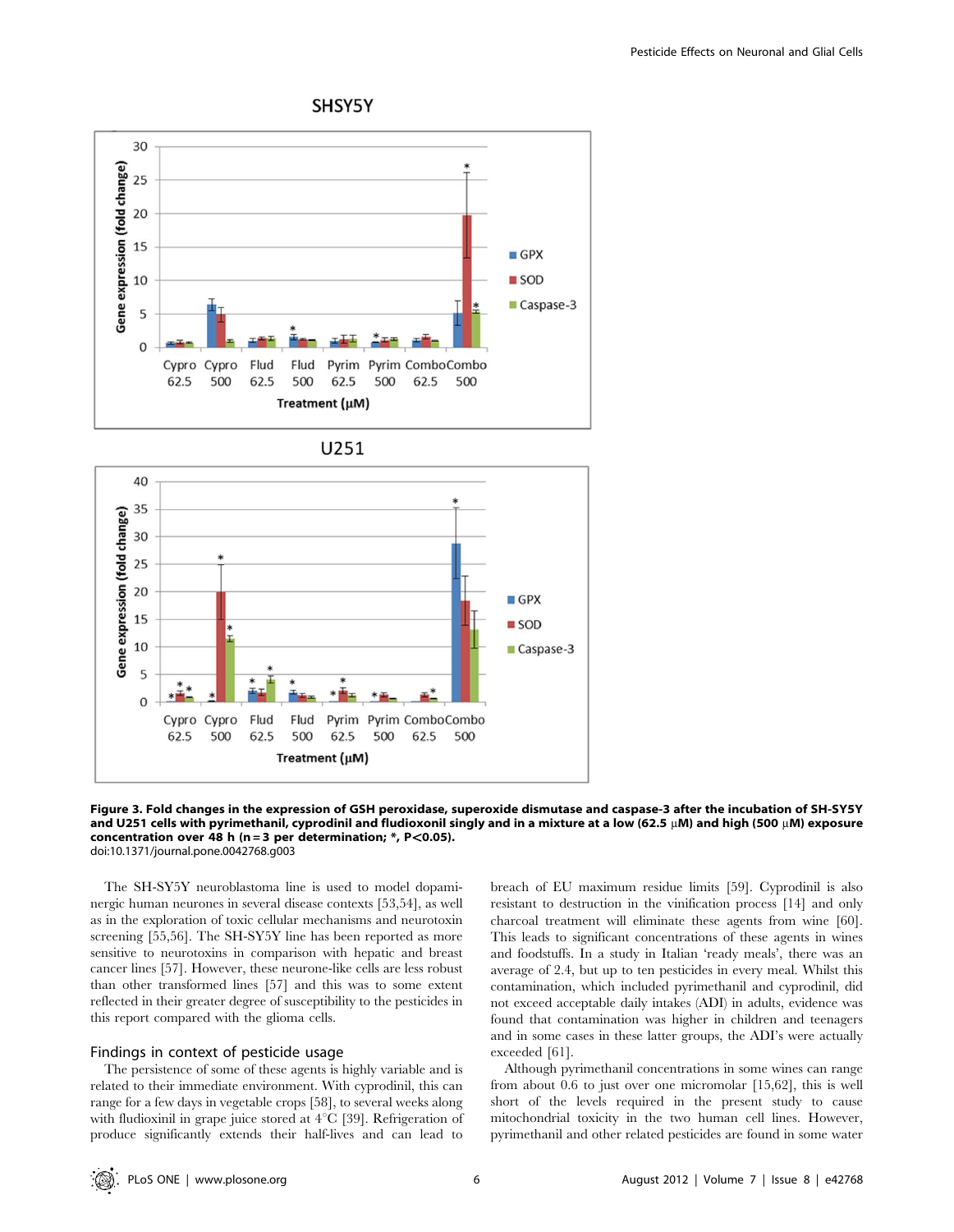supplies [63] as well as in many other foodstuffs. Therefore, in view of this report, further studies are necessary to determine the impact of individual pesticides and combinations of these agents on human cellular energy metabolism and oxidative stress production, particularly with regard to their potential ability to reach the human CNS.

## Acknowledgments

Dedicated to the memory of Mark J. Winn, Ph.D.

### References

- 1. Li W, Qin ZH, Zhang MH, Browde J (2011) An index method to evaluate growers' pesticide use for identifying on-farm innovations and effective alternative pest management strategies: a case study of winegrape in Madera County, California. J Zhejiang Uni-SCIENCE B (Biomedicine & Biotechnology) 12: 226–246.
- 2. LoCurto R, Pellicano T, Vilasi F, Munafo P, Dugo G (2004) Ochratoxin A occurrence in experimental wines in relationship with different pesticide treatments on grapes. Food Chem 84: 71–75.
- 3. Thrupp LA (1990) Entrapment and escape from fruitless insecticide use: lessons from the banana sector of Costa Rica. Int J Environ Stud 36: 173–189.
- 4. Reus J, Leendertse P, Bockstaller C, Fomsgaard I, Gutsche V, et al. (2002) Comparison and evaluation of eight pesticide environmental risk indicators developed in Europe and recommendations for future use. Agric Ecosyst Environ 90: 177–187.
- 5. González-Rodríguez RM, Cancho-Grande B, Gándara JS (2009) Multiresidue determination of 11 new fungicides in grapes and wines by liquid–liquid extraction/clean-up and programmable temperature vaporization injection with analyte protectants/gas chromatography/iontrap mass spectrometry. J Chromatogr A 1216: 6033–6042.
- 6. Rosslenbroich HJ, Stuebler D (2008) Botrytis cinerea history of chemical control and novel fungicides for its management. J Plant Dis & Prot 115: 208–213.
- 7. Engelmeier D, Hadacek F (2006) Antifungal natural products: assays and applications. Rai and Carpinella (eds.) in Naturally Occurring Bioactive Compounds. Elsevier B.V.
- 8. Wing KD, Sacher M, Kagaya Y, Tsurubuchi Y, Mulderig L, et al. (2000) Bioactivation and mode of action of the oxadiazine indoxacarb in insects. Crop Protect 19: 537–545.
- 9. Likas DT, Tsiropoulos NG (2011) Fate of three insect growth regulators (IGR) insecticides (flufenoxuron, lufenuron and tebufenozide) in grapes following field application and through the wine-making process. Food Add Contam 28: 189– 197.
- 10. Anli E, Vural N, Vural H, Gucer Y (2007) Application of solid-phase microextraction (SPME) for determining residues of chlorpyrifos and chlorpyrifosmethyl in wine with gas chromatography (GC). J Inst Brew 113: 213–218.
- 11. Tsiropoulos NG, Miliadis GE, Likas DT, Liapis K (2005) Residues of spiroxamine in grapes following field application and their fate from vine to wine. J Ag Food Chem 53: 10091–10096.
- 12. Oliva J, Payá P, Cámara MA, Barba AJ (2007) Removal of famoxadone, fluquinconazole and trifloxystrobin residues in red wines: Effects of clarification and filtration processes. Environ Sci Health Part B-Pesticides Food Contaminants & Agricultural Wastes 42: 775–781.
- 13. Jiménez JJ, Bernal JL, de Nozal MJ, Bernal J, Toribio L (2007) Persistance and degradation of metalaxyl, lindane fenvalarate and deltamethrin during the wine making process. Food Chem 104: 216–223.
- 14. Cuš F, Cesnik HB, Bolta SV, Gergorcic A (2010) Pesticide residues in grapes and during vinification process. Food Control 21: 1512–1518.
- 15. Anonymous, Pesticide Action Network Website, Available: http://pan-europe. info/Resources/Briefings/Message\_in\_a\_Bottle.pdf Accessed 2012 July 13.
- 16. European Food Safety Authority (2009) Reasoned Opinion of EFSA prepared by the Pesticides Unit on MRLs of concern for the active substance procymidone (revised risk assessment). EFSA Scientific Report, 227: 1–26. Available: http:// www.efsa.europa.eu/en/scdocs/doc/227r.pdf. Accessed 2012 July 13.
- 17. Ensminger M, Bergin R, Spurlock F, Goh KS (2008) Pesticide concentrations in water and sediment and associated invertebrate toxicity in Del Puerto and Orestimba Creeks, California, 2007–2008. Env Mon Assess 4: 573–587.
- 18. Caceres TP, Megharaj M, Naidu R (2011) Toxicity and transformation of insecticide fenamiphos to the earthworm, Eisenia fetida. Ecotoxicology 20: 20–28.
- 19. Sidiropoulou E, Sachana M, Flaskos J, Harris W, Hargreaves AJ, et al. (2011) Fipronil interferes with the differentiation of mouse N2a neuroblastoma cells. Toxicol Lett 201: 86–91.
- 20. Zhao Q, Ren QA, Chen JA, Qiu ZQ, Cao J (2011) Reproductive Toxicity in Male Mice Caused by Organic Extracts in Tap Water from the Jialing River in Ciongqing. China Birth Def. Res. Part B; Dev. Reproduct. Toxicol 92: 1–9.
- 21. Tuzmen MN, Candan N, Kaya E (2007) The evaluation of altered antioxidative defense mechanism and acetylcholinesterase activity in rat brain exposed to chlorpyrifos, deltamethrin, and their combination. Toxicol Mech Methods 17: 535–40.

## Author Contributions

Conceived and designed the experiments: MDC EKW OAN EJH JDO CJR AM. Performed the experiments: EKW OAN. Analyzed the data: EKW OAN EJH MDC JDO. Contributed reagents/materials/analysis tools: EKW OAN EJH JDO. Wrote the paper: MDC AM.

- 22. Alavanja MCR, Samanic C, Dosemeci M, Lubin J, Tarone R, et al. (2003) Use of agricultural pesticides and prostate cancer risk in the Agricultural Health Study Cohort. Am J Epidemiol 157: 800–814.
- 23. Band PR Abanto Z, Bert J, Lang B, Fang R (2011) Prostate Cancer Risk and Exposure to Pesticides in British Columbia Farmers. The Prostate 71: 168–183.
- 24. Kimura H, Tsukagoshi NA, Yamaguchi T, Iijima A, Aoyama Y (2010) Relationships between cellular events and signaling pathways in various pesticide-affected neural cells. Toxin Rev. 29: 43–50.
- 25. Franco R, Li S, Rodriguez-Rocha R, Burn M, Panayiotidis MI (2010) Molecular mechanisms of pesticide-induced neurotoxicity: Relevance to Parkinson's disease. Chemico-Biological Interactions 188: 289–300.
- 26. Tanner CM, Kamel F, Ross GW, Hoppin JA, Goldman SM (2011) Rotenone, Paraquat and Parkinson's Disease. Environ Health Perspect 119:866–872.
- 27. Ross RA, Spengler BA, Biedler JL (1983) Coordinate morphological and biochemical interconversion of human neuroblastoma cells. J Natl Cancer Inst 71:741–747.
- 28. Wikstrand CJ, Bigner DD (1981) Hyperimmunization of non-human primates with bcg-cw and cultured human glioma-derived cells - production of reactive antisera and absence of induction. J Neuroimmunol 1: 249–260.
- 29. Gartlon J, Kinsner A, Bal-Price A, Coecke S, Clothier RH (2006) Evaluation of a proposed in vitro test strategy using neuronal and non-neuronal cell systems for detecting neurotoxicity. Toxicol In Vitro 20:1569–1581.
- 30. Schuliga M, Chouchane S, Snow ET (2002) Upregulation of glutathione-related genes and enzyme activities in cultured human cells by sublethal concentrations of inorganic arsenic. Toxicol Sci 70:183–192.
- 31. McConkey DJ (1998) Biochemical determinants of apoptosis and necrosis. Toxicol Lett 99: 157–168.
- 32. Marini AM, Nowak TS (2000) Metabolic effects of 1-methyl-4-phenylpyridinium (MPP+) in primary neuron cultures. Journal of Neuroscience Research 62: 814– 820.
- 33. Gabryel B, Adamek M, Pudelko A, Malecki A, Trzeciak HI (2002) Piracetam and vinpocetine exert cytoprotective activity and prevent apoptosis of astrocytes in vitro in hypoxia and reoxygenation. Neurotoxicol 23: 19–31.
- 34. Brecht S, Gelderblom M, Srinivasan A, Mielke K Dityateva G (2001) Caspase-3 activation and DNA fragmentation in primary hippocampal neurons following glutamate excitotoxicity. Molecular Brain Research 94: 25–34.
- 35. Anderson ME (1985) Determination of glutathione and glutathione disulphide in biological samples. Methods in Enzymol 113: 548–555.
- 36. Coleman MD (2000) Use of in vitro methaemoglobin generation to study antioxidant status in the diabetic erythrocyte. Biochem Pharmac 60: 1409–1416.
- 37. Fritz R, Lanen C, Colas V, Leroux P (1997) Inhibition of methionine biosynthesis in Botrytis cinerea by the anilinopyrimidine fungicide pyrimethanil. Pest Sci 49: 40–46.
- 38. Daniels A, Lucas JA (1995) Mode of action of the anilinopyrimidine fungicide pyrimethanil. 1. In-vivo activity against Botrytis fabae on broad bean (Vicia faba) leaves. Pest Sci 45 33–41.
- 39. Pose-Juan AE, Rial-Oteroa R, Paradelob M, López-Periagob JE (2011) Influence of the adjuvants in a commercial formulation of the fungicide "Switch" on the adsorption of their active ingredients: Cyprodinil and fludioxonil, on soils devoted to vineyard. J Hazard Mat 193: 288– 295.
- 40. Pillonel CH, Meyer T (1997) Effect of phenylpyrroles on glycerol accumulation and protein kinase activity of Neurospora crassa. Pest Sci 49: 229–236.
- 41. FAO/WHO (2005) Report of the joint meeting of the FAO panel of experts on pesticide residues in food and the environment and the WHO core assessment group on pesticide residues. Switzerland: Geneva. Available: http://whqlibdoc. who.int/publications/2006/9241665211\_eng.pdf. Accessed 2012 July 13.
- 42. United States Environmental Protection Agency: Pesticide Fact Sheet Cyprodinil: July 1998.
- 43. Gradish AE, Scott-Dupree CD, Shipp L, Harris CR, Ferguson G (2010) Effect of reduced risk pesticides for use in greenhouse vegetable production on Bombus impatiens (Hymenoptera: Apidae). Pest Manag Sci 66: 142–146.
- 44. Ragan CI (1987) Structure of NAH-Ubiquinone reductase (complex-1). Curr Top Bioenerget 15: 1–161.
- 45. Karadag H, Bilgin R (2010) Effect of Cyprodinil and Fludioxonil Pesticides on Human Superoxide Dismutase. Asian J Chem 22: 8147–8154.
- 46. Wang W, Ghandi A, Liebes L, Louie SG, Hofman FM (2011) Effective conversion of irinotecan to SN-38 after intratumoral drug delivery to an